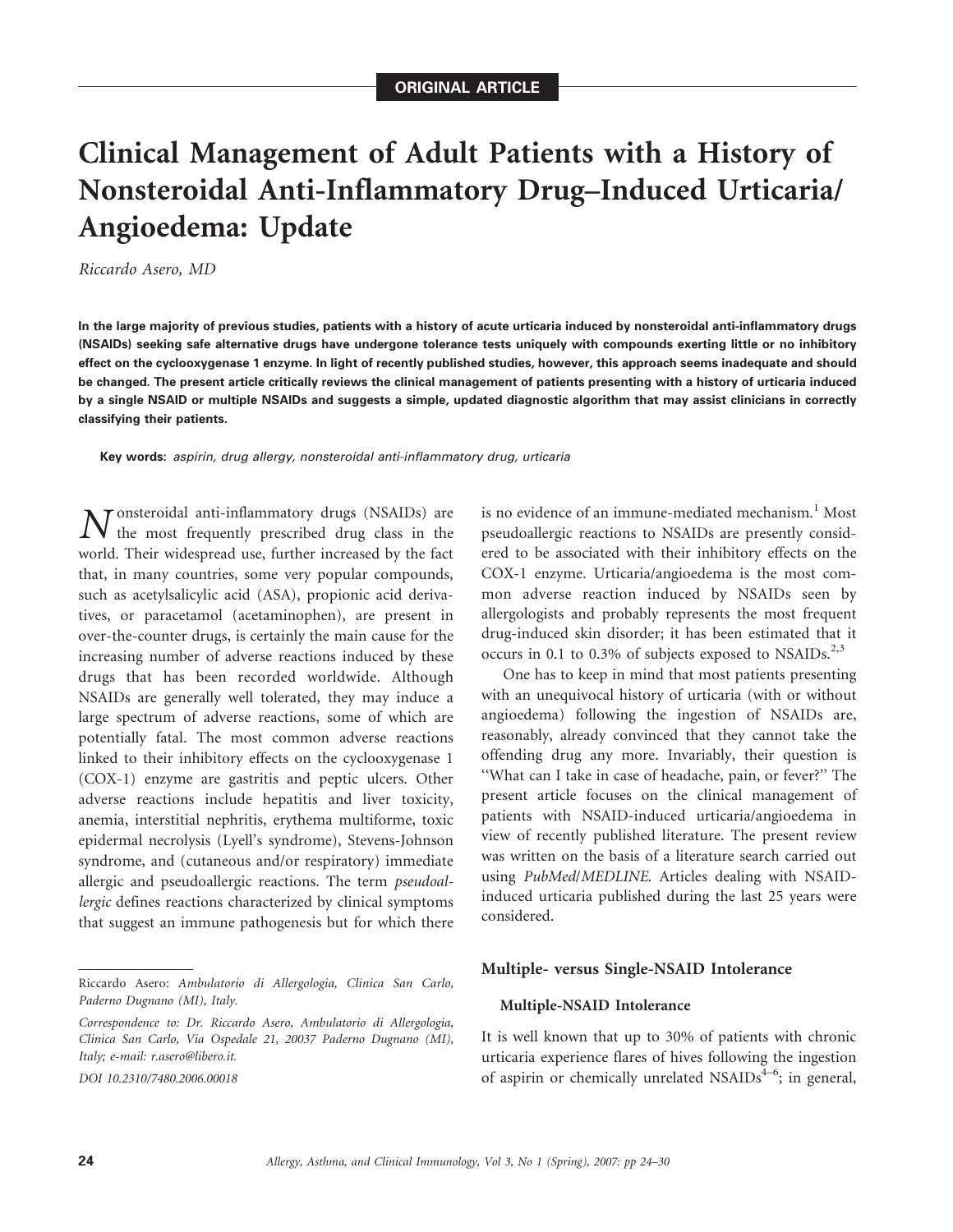offending drugs exert an inhibitory effect on the COX-1 enzyme. Unlike immunoglobulin (Ig)E-mediated hypersensitivity, this kind of intolerance frequently occurs on the first administration of a certain drug and parallels the clinical activity of the underlying chronic urticaria; drugs that induced severe skin reactions during a phase of moderate activity of the disease may be tolerated during a subsequent phase of remission.

Differently from chronic urticaria patients, the possible existence of otherwise normal subjects with multiple-NSAID intolerance (defined as several distinct episodes of acute urticaria following the ingestion of chemically unrelated NSAIDs in the absence of any episode of spontaneous urticaria) has been a matter of debate for a long time. The 1998 edition of the most authoritative textbook of allergology still stated that ''after earlier exposure to a specific ASA or NSAID, otherwise normalappearing individuals may develop urticaria, angioedema, or anaphylaxis on re-exposure to the same drug. In this type of reaction, cross-reactivity between ASA and NSAIDs does not occur.''<sup>7</sup> However, during the last two decades, a number of clinical studies assessing the tolerance to alternative NSAIDs in normal subjects with a history of single-NSAID intolerance found that some of them reacted to compounds that were chemically distinct from the offending ones and that were, hence, expected to be tolerated. $8-15$  Further, in one study specifically aiming to clarify this point, 36% of 261 subjects without chronic urticaria were finally found to have multiple-NSAID intolerance on the basis of the clinical history and oral tolerance test results.<sup>16</sup> Interestingly, and similarly to patients with aspirin-exacerbated respiratory disease (AERD), in patients with acute urticaria induced by distinct NSAIDs (both with and without chronic urticaria), cross-reactions occurred mainly among COX-1 inhibiting drugs, $13,17$  whereas drugs exerting little effect on the COX-1 enzyme (eg, nimesulide, paracetamol, COX-2 inhibitors)<sup>10,11,18–24</sup> and NSAIDs characterized by different mechanisms of actions (floctafenine, paracetamol) or opiate agonists with analgesic activity (eg, trama $dol$ )<sup>9,11,15,25</sup> were generally well tolerated. These observations clearly suggested that COX-1 inhibition plays a pathogenic role in immediate pseudoallergic skin reactions induced by NSAIDs. COX blockade ''deviates'' arachidonic acid metabolism toward the 5-lipoxygenase pathway, and this eventually results in the production of cystinyl leukotrienes (Cys-LTs = LTC<sub>4</sub>, LTD<sub>4</sub>, LTE<sub>4</sub>). Cys-LTs are potent mediators of inflammatory processes, and there is some evidence that they may act as mediators in urticaria. Their intradermal injection elicits a wheal and flare reaction either in chronic urticaria patients or in normal subjects, $^{26}$  and on a molar basis, Cys-LTs are 100 times more potent than histamine in inducing wheal and flare reactions. Recent studies showed that both chronic urticaria patients with NSAID intolerance and patients with AERD are characterized by elevated baseline urinary LTE<sub>4</sub> levels and found that such levels are markedly increased by aspirin administration.<sup>27,28</sup> The central role played by Cys-LTs as mediators of aspirin-induced urticaria (and probably of multiple-NSAID reactivity without chronic urticaria) is indirectly confirmed by studies showing a protective role by leukotriene receptor antagonists. $29,30$  Interestingly, several studies found an association between multiple-NSAID intolerance in otherwise normal subjects and atopic status.<sup>10,12,13,15</sup>

#### Single-NSAID Intolerance

Intolerance to single NSAIDs has been reported by several studies. Offending drugs include pyrazolones,<sup>24,31,52</sup> paracetamol,  $33-38$  aspirin,  $39$  ketorolac,  $40$  nimesulide,  $41$  and celecoxib. $42,43$  It has been inferred that in a proportion of these cases, the pathogenesis is really IgE mediated, as sometimes suggested by positive skin tests with the offending compounds. Moreover, a genetic proneness to NSAID-induced anaphylactic reactions seems to exist.<sup>44</sup> In patients with single-NSAID intolerance, cross-reactions may occur within the same chemical family but not between chemically distinct drugs, and this type of reaction never occurs on first exposition. However, the possibility that reactions to single NSAIDs are COX-1 mediated also cannot be ruled out. These patients might for some reason show a different threshold or different gene polymorphisms and develop multiple-NSAID intolerance at a later date. In effect, in a previous study, approximately 35% of otherwise normal patients with a history of urticaria induced by a single NSAID developed chronic urticaria 1 to 10 years after the adverse drug reaction,<sup>45</sup> suggesting that chronic urticaria might remain in a state of latency for years, with NSAID intolerance as the only sign of its presence.

## New Classification of Immediate Allergic and Pseudoallergic NSAID-Induced Reactions

Based on the studies reported above, in 2001, Stevenson and colleagues proposed a novel classification of allergic and pseudoallergic reactions induced by NSAIDs that includes six distinct categories of patients (Table 1). $46$ Interestingly, skin reactions (urticaria/angioedema) are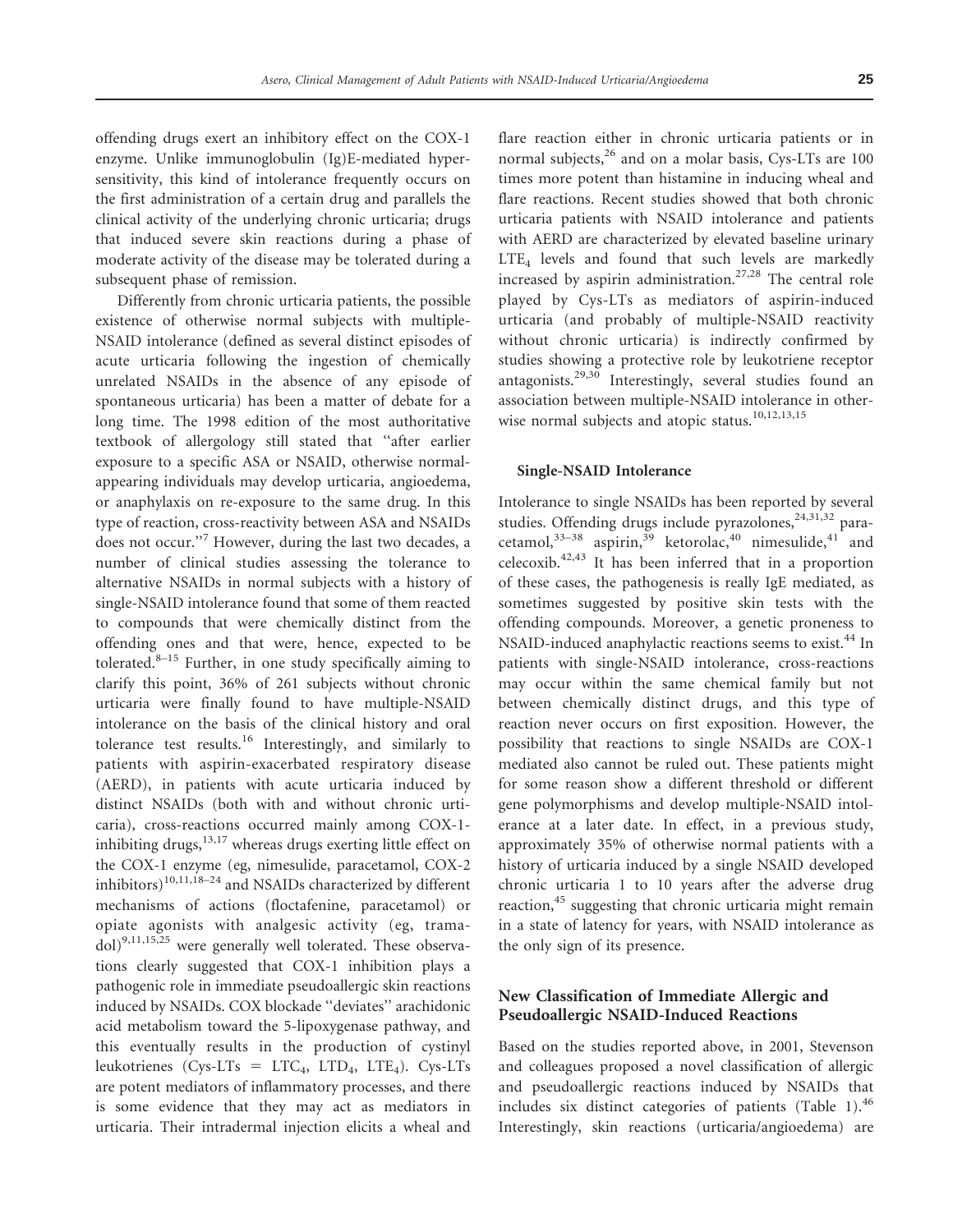|                | Type of Allergic/Pseudoallergic Reactions                         | Underlying Disorder               | Cross-Reaction/Reaction on<br>First Exposure |
|----------------|-------------------------------------------------------------------|-----------------------------------|----------------------------------------------|
|                | Asthma and rhinitis exacerbated by NSAID                          | Asthma/sinusitis/polyposis        | Yes.                                         |
| 2              | Urticaria/angioedema exacerbated by NSAID                         | Chronic urticaria                 | Yes                                          |
| 3              | Urticaria/angioedema from single NSAID                            | None                              | N <sub>0</sub>                               |
| $\overline{4}$ | Acute urticaria/angioedema from multiple NSAIDs                   | None                              | Yes                                          |
| 5              | Anaphylaxis from single NSAID                                     | None                              | N <sub>0</sub>                               |
| 6              | Blended respiratory/cutaneous reaction from one<br>or more NSAIDs | Asthma/rhinitis/polyposis or none | Yes or No                                    |

Table 1. Classification of Allergic and Pseudoallergic Reactions Induced by Nonsteroidal Anti-Inflammatory Drugs

 $NSAID$  = nonsteroidal anti-inflammatory drug.

present in five of six categories. This classification was subsequently adopted in the last edition of the treatise Allergy: Principles and Practice.<sup>47</sup> Notably, the difference between type 2 and type 4 multiple-NSAID intolerance is based uniquely on the presence or absence of chronic urticaria as an underlying disorder. Recent studies seem to abolish even this distinction as

- 1. type 4 subjects show an extremely high prevalence of positive reactions on an autologous serum skin test, <sup>48</sup> a typical feature of patients with autoreactive chronic urticaria. A positive autologous serum skin test has been associated with circulating IgG autoantibodies specific for IgE or for the high-affinity IgE receptor Fc $\epsilon$ RI, present on basophils and mast cells<sup>49</sup>
- 2. approximately 35% of otherwise normal patients with a history of single- or multiple-NSAID intolerance (urticaria) develop chronic urticaria 1 to 10 years after the adverse drug reaction<sup>45</sup>

### Diagnostic Workup

In view of the possible distinct pathogenesis underlying multiple- or single-NSAID reactivity, the most important clinical point to establish is whether the patient presenting with a history of NSAID-induced urticaria/angioedema is a monoreactor or a multireactor. To this end, both a thorough interview and oral challenge tests with properly chosen alternative substances are essential. A classification of the most important NSAIDs according to their inhibitory effect on COX isoenzymes is shown in Table 2.

A confirmative provocation test with the reported offending drug is not warranted for the following reasons:

1. In monosensitized patients with IgE-mediated hypersensitivity, the challenge test might cause severe, even life-threatening adverse reactions.

2. In the clinical practice, the offending drug can, in most instances, be substituted with a number of equally effective but chemically distinct compounds.

In patients with a history of urticaria/angioedema caused by a single COX-1 inhibitor (eg, diclofenac, piroxicam, naproxen, aspirin), tolerance tests should start with a chemically distinct COX-1 inhibitor. There are several reasons why these patients should be challenged first with another nonselective COX inhibitor rather than with a selective COX-2 inhibitor. First, this is the only way to establish whether the patient is really monosensitized (ie, if the patient may take any NSAID other than the offending one) or if the reported reaction represents the first sign of a multiple-NSAID intolerance. Second, the long-term use of COX inhibitors has been associated with

Table 2. Classification of the Most Commonly Employed NSAIDs According to Their Inhibitory Effect on COX Isoenzymes

| COX-1/COX-2 inhibitors                                          |  |  |
|-----------------------------------------------------------------|--|--|
| Salicylates (aspirin, diflunisal, salsalate)                    |  |  |
| Oxicams (piroxicam)                                             |  |  |
| PAD (ibuprofen, naproxen, ketoprofen, fenprofen, flurbiprofen)  |  |  |
| Arylacetic acids (indomethacin, etodolac, sulindac, diclofenac, |  |  |
| tolmetin)                                                       |  |  |
| Fenamates (meclofenamate, mefenamic acid)                       |  |  |
| Pyrrolopyrrole (ketorolac)                                      |  |  |
| Pyrazolones (phenylbutazone, oxyphenbutazone, feprazone,        |  |  |
| noramidopyrine)                                                 |  |  |
| Weak COX-1/COX-2 inhibitors                                     |  |  |
| Paracetamol                                                     |  |  |
| Preferential COX-2 inhibitors                                   |  |  |
| Nimesulide, meloxicam                                           |  |  |
| Selective COX-2 inhibitors                                      |  |  |
| Coxibs (eg, etoricoxib, rofecoxib, celecoxib)                   |  |  |

 $COX = cyclooxygenase$ ; NSAID = nonsteroidal anti-inflammatory drug;  $PAD =$  propionic acid derivatives.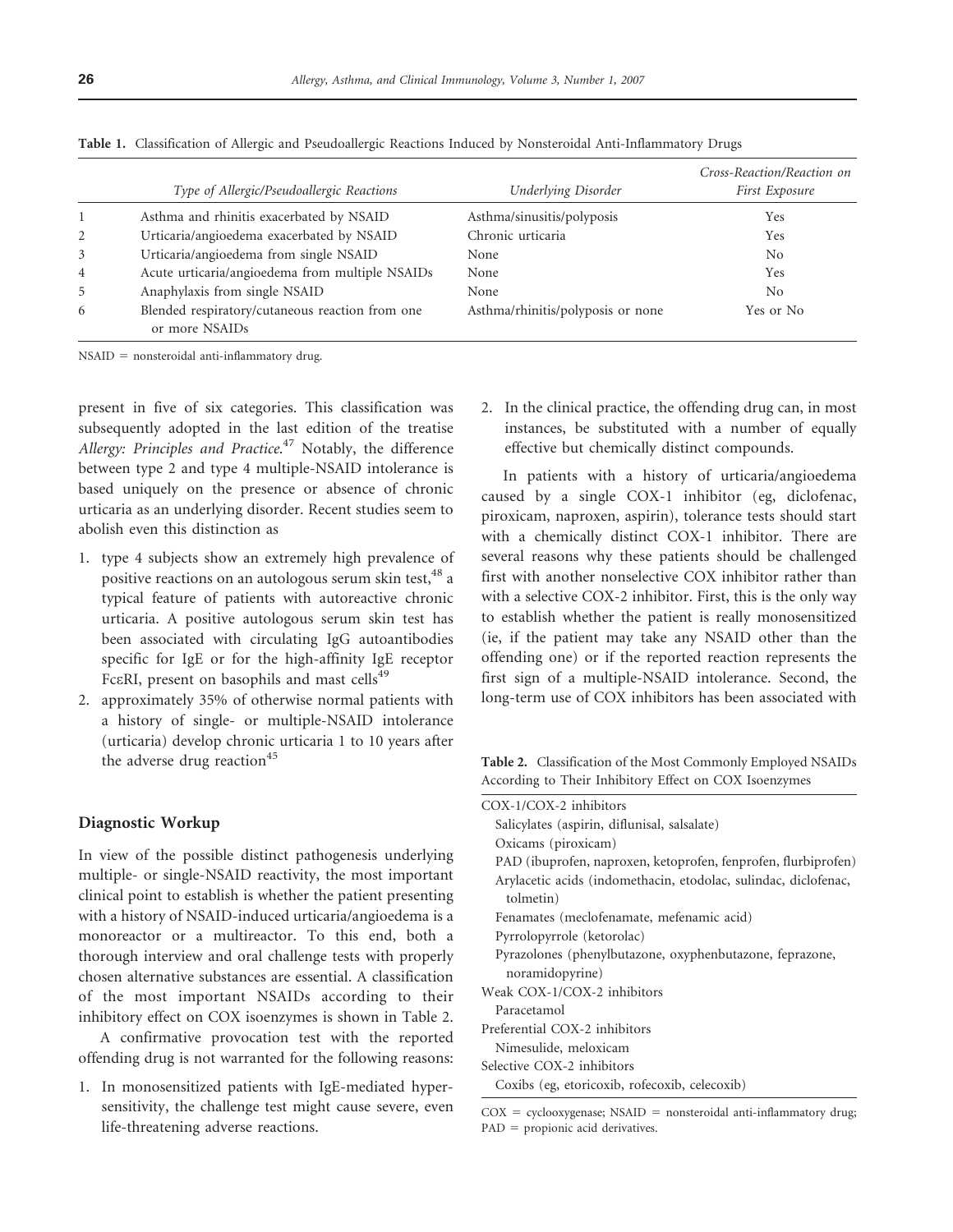an increase in cardiovascular events,<sup>50</sup> and this has brought about the withdrawal of most of them from the market; presently, the only surviving drug of this class is etoricoxib, which is, however, under examination by governmental drug agencies. Similarly, floctafenine was withdrawn from the market some years ago. As a consequence, the spectrum of NSAIDs exerting little or no inhibitory activity on COX-1 is presently very limited, including only nimesulide, paracetamol, and meloxicam. Third, the anti-inflammatory and/or analgesic activity of these remaining substances (nimesulide, paracetamol, meloxicam) is, in most cases, inferior to nonselective COX inhibitors and not sufficient to control adequately chronic inflammatory disorders, such as arthritis.

If the alternative COX-1 enzyme–inhibiting drug is tolerated, the patient is diagnosed as having single-drug intolerance, and no further tests are needed. In contrast, intolerance to the challenged drug suggests multiple-NSAID intolerance, and further challenges with drugs exerting little or no inhibitory activity on the COX-1 enzyme (eg, nimesulide, coxibs, paracetamol, tramadol) should be performed to detect at least some tolerated drugs. Two very recent studies clearly address these aspects. In the first one, only 28 of 117 (24%) otherwise normal subjects with a history of acute urticaria induced by a single NSAID other than aspirin did not tolerate aspirin on single-blind, placebo-controlled oral challenges, with no differences between patients reactive to different NSAIDs; 5 of these 28 (18%) subjects also did not tolerate NSAIDs exerting little or no inhibitory activity on the COX-1 enzyme on subsequent oral challenges. $51$  In the second study, of 40 otherwise normal subjects with a history of acute urticaria following the ingestion of aspirin, 24 (60%) did not tolerate ketoprofen on single-blind, placebo-controlled oral challenges.<sup>52</sup> On subsequent challenges, 3 of 8 (37%) ketoprofen reactors did not tolerate nimesulide. Three ketoprofen reactors reported the onset of spontaneous recurrent urticaria 1 to 3 years after the challenge tests. The choice of aspirin and ketoprofen as challenged substances in these two studies is based on their ranking among the strongest COX-1 inhibitors.<sup>53</sup> These two studies show that oral challenges with alternative COX-1 inhibitors are essential to establish whether subjects with a history of urticaria induced by a single NSAID are really single-NSAID reactors; in these subjects, weak COX-1 inhibitors should be challenged subsequently only in the case of multiple-NSAID intolerance. One further interesting observation coming from these studies is that patients with a history of aspirininduced urticaria seem more prone to develop multiple-NSAID intolerance than patients with a history of urticaria induced by another NSAID (60% vs 24%). This finding is in keeping with the observations of another study that both multiple- and single-NSAID reactors with a history of aspirin-induced urticaria seem at higher risk of chronic urticaria than patients with a history of single intolerance to NSAIDs other than aspirin.<sup>45</sup>

Patients already presenting with a history of multiple-NSAID intolerance, with or without underlying chronic urticaria, should directly undergo oral tolerance tests with drugs exerting little or no COX-1 inhibition.<sup>53</sup>

In patients with chronic urticaria, a state of moderate activity of the underlying disease will probably avoid falsenegative results. In these patients, it is also essential that the challenged drug induces an unequivocal exacerbation of underlying urticaria to produce a positive result. In doubtful cases, patients with active urticaria should be challenged a second time to confirm that any reaction or exacerbation is truly due to the drug being tested.

Finally, in patients with a history of an allergic or anaphylactic reaction to ASA who need aspirin as a prophylactic treatment for coronary artery disease or for angioplasty or stent procedures, the safest procedure is probably to give alternative prophylactic substances, such as indobufen, ticlopidine, clopidogrel, or dipyridamole.

The suggested diagnostic workup is shown in Figure 1. Since evidence that patients with a history of NSAIDinduced anaphylaxis may cross-react to chemically unrelated NSAIDs is lacking, such patients should be managed exactly as those with a history of urticaria induced by a single NSAID. In this sense, the proposed algorithm simplifies that previously suggested by Sanchez-Borges and colleagues.<sup>54</sup>

## Oral Tolerance/Provocation Tests

Practically, oral tolerance/provocation challenges are carried out, giving patients increasing doses of the drug under consideration until the therapeutic dose is reached. In general, based on previous studies from this allergy centre,14–16,41,51,52 two doses per substance (corresponding to one-quarter and three-quarters of a therapeutic dose) given at 1-hour intervals seem to be a safe, convenient, and sensitive way to detect multiple-NSAID intolerance. Patients should be kept under observation for at least 1.5 hours after the last provocative<sup>55</sup> dose as most adverse reactions occur within this short time. In otherwise normal subjects (ie, patients without a history of chronic urticaria), oral tolerance tests can be carried out in an open fashion. In subjects with chronic urticaria, it might be necessary to carry out these tests in a single-blind,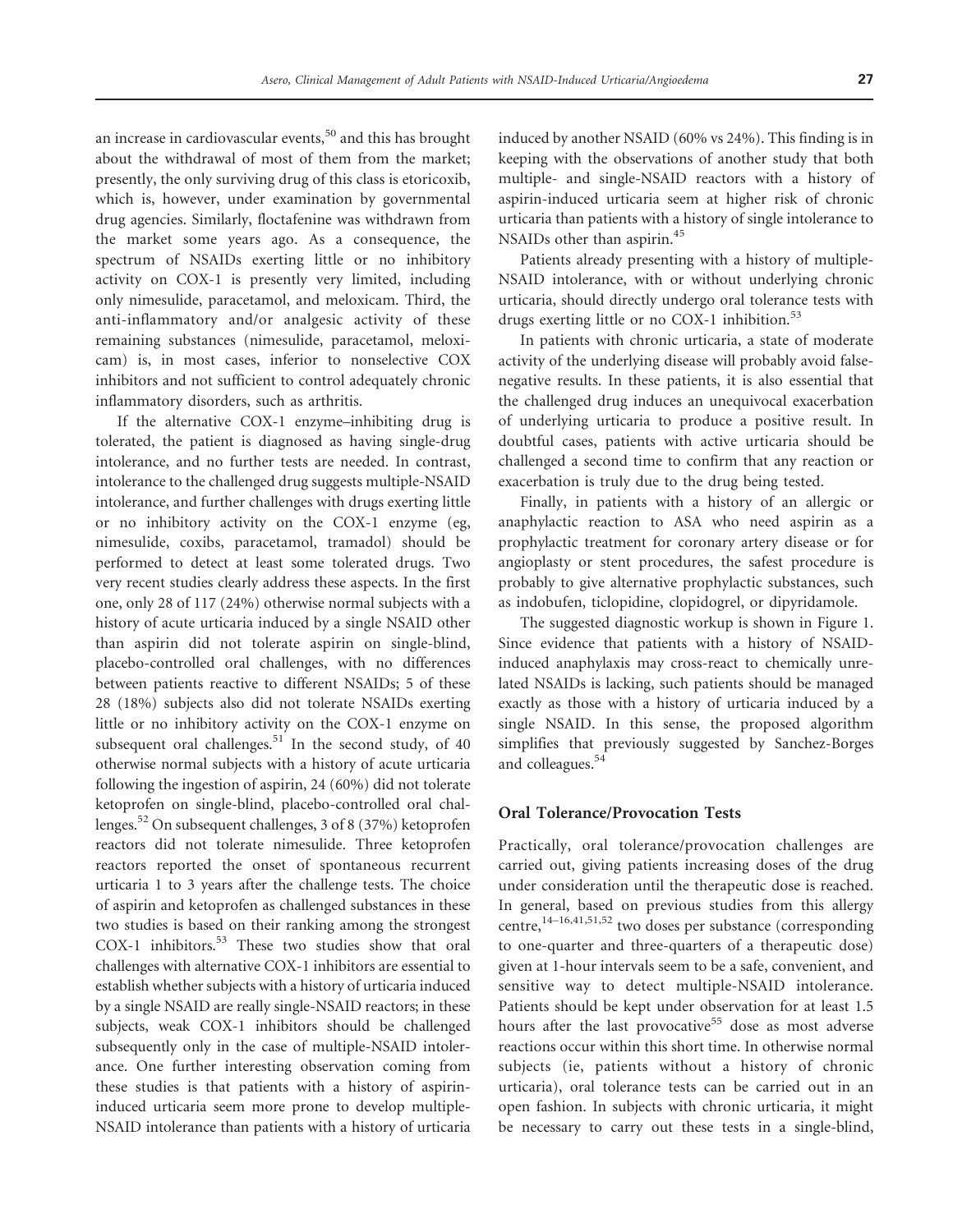

Figure 1. Diagnostic workup in patients intolerant to nonsteroidal anti-inflammatory drugs (NSAID).  $COX = cyclooxygenase.$ 

placebo-controlled manner. Only the appearance of unequivocal urticaria/angioedema should be considered a positive response.

## Conclusion

In the absence of reliable in vivo and in vitro tests, oral challenge tests remain the only way to assess tolerance or intolerance to specific NSAIDs in subjects with a history of urticaria induced by these substances and, hence, to respond satisfactorily to patients' requests and needs. Progress in the knowledge of the pathogenesis of immediate allergic and pseudoallergic reactions induced by NSAIDs, along with the observations coming from recent studies of oral challenges with alternative anti-inflammatory drugs, has led to a simplification of our approach to patients with a history of NSAID-induced urticaria.

## References

1. Adkinson NF. Drug allergy. In: Middleton E, Reed CE, Ellis EF, et al, editors. Allergy: principles and practice. 5th ed. St Louis: CV Mosby; 1998. p. 1212–24.

- 2. Settipane GA. Aspirin and allergic diseases. Am J Med 1983;74: 102–10.
- 3. Strom BL, Carson JL, Lee Morse M, et al. The effect of indication on hypersensitivity reactions associated with zomepirac sodium and other nonsteroidal anti-inflammatory drugs. Arthritis Rheum 1987;30:1142–8.
- 4. Settipane RA, Constantine HP, Settipane GA. Aspirin intolerance and recurrent urticaria in normal adults and children. Allergy 1980;35:149–54.
- 5. Mathison DA, Lumry WS, Stevenson DD, Curd JG. Aspirin in chronic urticaria and/or angioedema: studies of sensitivity and desensitisation [abstract]. J Allergy Clin Immunol 1982;69 Suppl: 135.
- 6. Stevenson DD, Simon RA. Sensitivity to aspirin and nonsteroidal anti-inflammatory drugs. In: Middleton E, Reed CE, Ellis EF, et al, editors. Allergy: principles and practice. 4th ed. St Louis: CV Mosby; 1993. p. 1747–65.
- 7. Stevenson DD, Simon RA. Sensitivity to aspirin and nonsteroidal anti-inflammatory drugs. In: Middleton E, Reed CE, Ellis EF, et al, editors. Allergy: principles and practice. 5th ed. St Louis: CV Mosby; 1998. p. 1225–34.
- 8. Szczeklik A. Adverse reactions to aspirin and nonsteroidal antiinflammatory drugs. Ann Allergy 1987;57:113–8.
- 9. Papa G, Romano A, Del Bono A, et al. Floctafenine: a valid alternative in patients with adverse reactions to nonsteroidal anti-inflammatory drugs. Ann Allergy Asthma Immunol 1997;78: 74–8.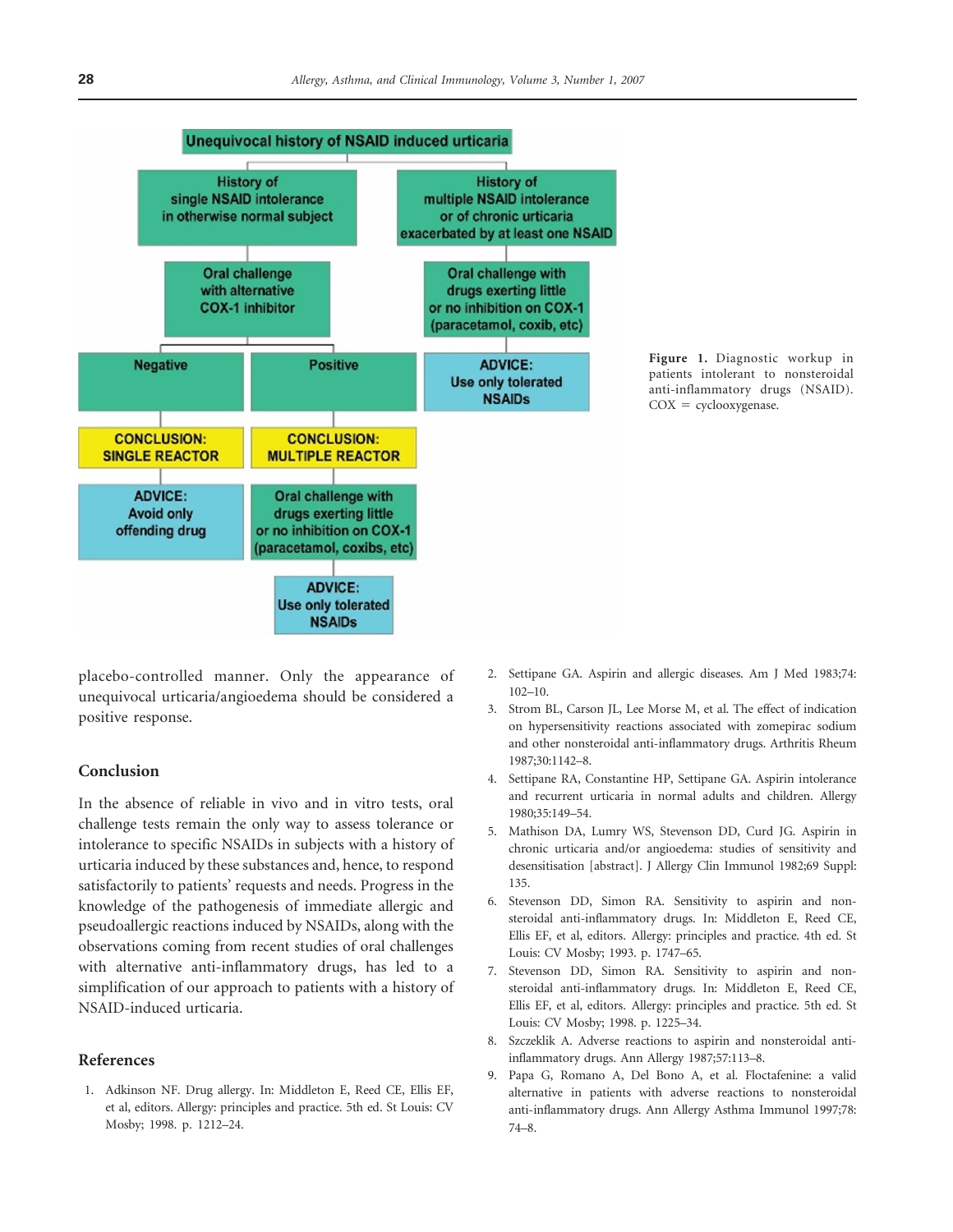- 10. Pastorello E, Zara C, Riario-Sforza GG, et al. Atopy and intolerance of antimicrobial drugs increase the risk of reactions to acetaminophen and nimesulide in patients allergic to nonsteroidal antiinflammatory drugs. Allergy 1998;53:880–4.
- 11. Quaratino D, Romano A, Papa G, et al. Long-term tolerability of nimesulide and acetaminophen in nonsteroidal anti-inflammatory drug-intolerant patients. Ann Allergy Asthma Immunol 1997;79: 47–50.
- 12. Quiralte J, Blanco C, Castillo R, et al. Intolerance to nonsteroidal anti-inflammatory drugs: results of controlled drug challenges in 98 patients. J Allergy Clin Immunol 1996;98:678– 85.
- 13. Sanchez-Borges M, Capriles-Hulett A. Atopy is a risk factor for nonsteroidal anti-inflammatory drug sensitivity. Ann Allergy Asthma Immunol 2000;84:101–6.
- 14. Asero R. Detection of aspirin reactivity in patients with pyrazolones-induced skin disorders. Allergy 1998;53:214–5.
- 15. Asero R. Risk factors for acetaminophen and nimesulide intolerance in patients with NSAID-induced skin disorders. Ann Allergy Asthma Immunol 1999;82:554–8.
- 16. Asero R. Multiple sensitivity to NSAID. Allergy 2000;55:893–4.
- 17. Carmona MJ, Blanca M, Garcia A, et al. Intolerance to piroxicam in patients with adverse reactions to nonsteridal antiinflammatory drugs. J Allergy Clin Immunol 1992;90:873–9.
- 18. Andri L, Senna G, Betteli C, et al. Tolerability of nimesulide in aspirin-sensitive patients. Ann Allergy 1994;72:29–32.
- 19. Ispano M, Fontana A, Scibilia J, Ortolani C. Oral challenge with alternative nonsteroidal anti-inflammatory drugs (NSAIDs) and paracetamol in patients intolerant to these agents. Drugs 1993;46 Suppl:253–6.
- 20. Sanchez-Borges M, Capriles-Hulett A, Caballero-Fonseca F, Perez CR. Tolerability to new COX-2 inhibitors in NSAIDsensitive patients with cutaneous reactions. Ann Allergy Asthma Immunol 2001;87:201–4.
- 21. Asero R. Tolerability of rofecoxib. Allergy 2001;56:916–7.
- 22. Nettis E, Di Paola R, Ferrannini A, Tursi A. Tolerability of rofecoxib in patients with cutaneous adverse reactions to nonsteroidal anti-inflammatory drugs. Ann Allergy Asthma Immunol 2002;88:331–4.
- 23. Pacor ML, Di Lorenzo G, Biasi D, et al. Safety of rofecoxib in subjects with a history of adverse cutaneous reactions to aspirin and/or nonsteroidal anti-inflammatory drugs. Clin Exp Allergy 2002;32:397–400.
- 24. Nettis E, Di Paola R, Ferrannini A, et al. Meloxicam in hypersensitivity to NSAIDs. Allergy 2001;56:803–4.
- 25. Asero R. Chronic urticaria with multiple NSAID intolerance: is tramadol always a safe alternative analgesic? J Invest Allergol Clin Immunol 2003;13:55–8.
- 26. Maxwell DL, Atkinson BA, Spur BW, et al. Skin responses to intradermal histamine and leukotrienes C4, D4, and E4 in patients with chronic idiopathic urticaria and in normal subjects. J Allergy Clin Immunol 1990;86:759–65.
- 27. Mastalerz L, Setkowicz M, Sanak M, Szczeklik A. Hypersensitivity to aspirin: common eicosanoid alterations in urticaria and asthma. J Allergy Clin Immunol 2004;113:771–5.
- 28. Mastalerz L, Setkowicz M, Szczeklik A. Mechanism of chronic urticaria exacerbation by aspirin. Curr Allergy Asthma Rep 2005;5: 277–83.
- 29. Asero R. Leukotriene receptor antagonists may prevent NSAIDinduced exacerbations in patients with chronic urticaria. Ann Allergy Asthma Immunol 2000;85:156–7.
- 30. Perez C, Sanchez-Borges M, Capriles E. Pretreatment with montelukast blocks NSAID-induced urticaria and angioedema. J Allergy Clin Immunol 2001;108:1060–1.
- 31. Czerniawska-Mysik G, Szczeklik A. Idiosyncrasy to pyrazolone drugs. Allergy 1981;36:381–4.
- 32. Quiralte J, Blanco C, Castillo R, et al. Anaphylactoid reactions due to nonsteroidal anti-inflammatory drugs: clinical and crossreactivity studies. Ann Allergy Asthma Immunol 1997;78:293–6.
- 33. Ownby DR. Acetaminophen-induced urticaria and tolerance of ibuprofen in an eight-year-old child. J Allergy Clin Immunol 1997; 99:151–2.
- 34. Vidal C, Perez-Carral C, Gonzalez-Quintela A. Paracetamol (acetaminophen) hypersensitivity. Ann Allergy Asthma Immunol 1997;79:320–1.
- 35. Mendizabal SL, Diez-Gomez ML. Paracetamol sensitivity without aspirin intolerance. Allergy 1998;53:457–8.
- 36. Kivity S, Pawlik I, Katz J. Acetaminophen hypersensitivity. Allergy 1999;54:187–8.
- 37. De Paramo BJ, Gancedo SQ, Cuevas M, et al. Paracetamol (acetaminophen) hypersensitivity. Ann Allergy Asthma Immunol 2000;85:508–11.
- 38. Grant JA, Weiler JM. A report of a rare immediate reaction after ingestion of acetaminophen. Ann Allergy Asthma Immunol 2001;  $87:227-9$
- 39. Blanca M, Perez E, Garcia JJ, et al. Angioedema and IgE antibodies to aspirin: a case report. Ann Allergy 1989;62:295–8.
- 40. Scala E, Giani M, Pirrotta L, et al. Selective severe anaphylactic reaction due to ketorolac tromethamine without nonsteroidal antiinflammatory drug intolerance. J Allergy Clin Immunol 2001;107: 557.
- 41. Asero R. Aspirin and paracetamol tolerance in patients with nimesulide-induced urticaria. Ann Allergy Asthma Immunol 1998; 82:237–8.
- 42. Levy MB, Fink JN. Anaphylaxis to celecoxib. Ann Allergy Asthma Immunol 2001;87:72–3.
- 43. Grob M, Pichler WJ, Wuthrich B. Anaphylaxis to celecoxib. Allergy 2002;57:264–5.
- 44. Quiralte J, Sanchez-Garcia F, Torres MJ, et al. Association of HLA-DR11 with the anaphylactoid reaction caused by nonsteroidal anti-inflammatory drugs. J Allergy Clin Immunol 1999;103: 685–9.
- 45. Asero R. Intolerance to nonsteroidal anti-inflammatory drugs might precede by years the onset of chronic urticaria. J Allergy Clin Immunol 2003;111:1095–8.
- 46. Stevenson DD, Sanchez-Borges M, Szczeklik A. Classification of allergic and pseudoallergic reactions to drugs that inhibit cyclooxygenase enzymes [editorial]. Ann Allergy Asthma Immunol 2001;87:1–4.
- 47. Stevenson DD, Simon RA, Zuraw BL. Sensitivity to aspirin and nonsteroidal anti-inflammatory drugs. In: Adkinson NF, Yunginger JW, Busse WW, et al, editors. Allergy: principles and practice. 6th ed. St Louis: CV Mosby; 2003. p. 1695–710.
- 48. Asero R, Tedeschi A, Lorini M. Autoreactivity is highly prevalent in patients with multiple intolerances to NSAID. Ann Allergy Asthma Immunol 2002;88:468–72.